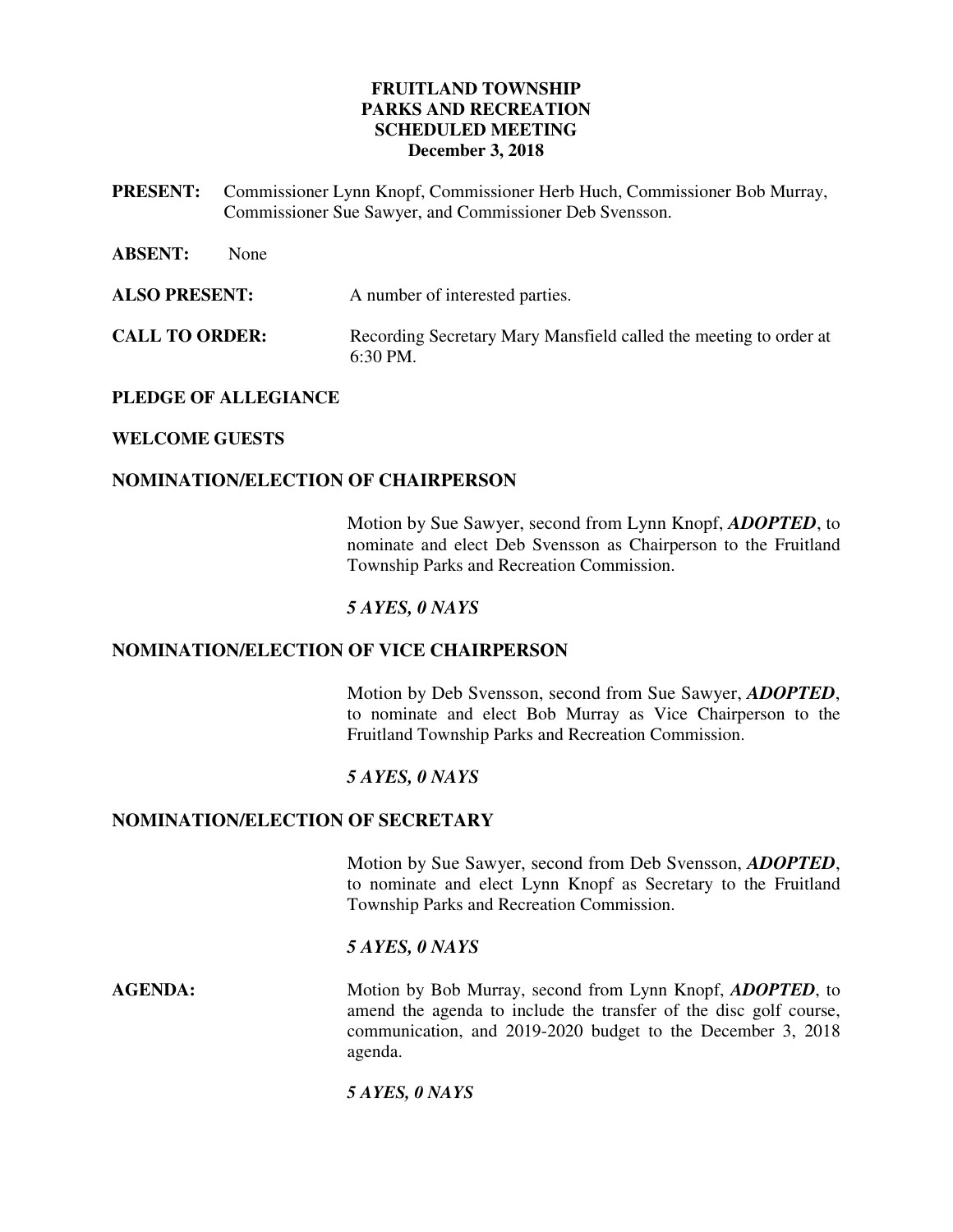*5 AYES, 0 NAYS* 

### **PUBLIC COMMENT:**

1. Terrie Hampel, 6171 Duck Lake Road – congratulated the new commissioners. Also added information regarding the natural area and encouraged the Commission to be the "custodians" of the new park/natural area.

## **RECEIPTS:**

Chairperson Svensson reported receipts activity as pavilion rental of \$25.00 and disc golf donations of \$22.30 for total receipts of \$47.30 for the months October and November 2018.

> Motion by Lynn, second from Bob Murray, *ADOPTED*, to accept receipts for \$47.30 from Township Park pavilion rental and disc golf donations for the months of October and November 2018.

*5 AYES, 0 NAYS*

## **DISBURSEMENTS:**

Chairperson Svensson reported disbursements activity as \$55.00 to TruGreen and \$37.50 to Randy Smith for total disbursements of \$92.50.

> Motion by Lynn Knopf, second from Herb Huch, *ADOPTED*, to pay total disbursements of \$92.50.

#### *5 AYES, 0 NAYS*

*Roll Call Vote: Knopf-Aye, Huch-Aye, Murray-Aye, Sawyer-Aye, Svensson-Aye*

#### **UNFINISHED BUSINESS:**

#### **1. Natural Resource Survey**

Commissioner Bob Murray stated that previous Commissioner Tom Tisue sent him information from Shawna Meyer regarding the natural resource survey, adding that a contract was never signed.

Chairperson Svensson stated that the commission needs to know what the goal and objective of the survey is and what they will do with the outcome. Commissioner Murray stated that it's important to manage the natural area moving forward, and the survey would give a clear picture of how to do so. Commissioner Knopf stated that having the survey completed will also help with grants and what could be put in to not be detrimental to the forest. She added that Shawna Meyer found beech bark disease in the park and that this survey will help protect neighboring properties as well. Commissioner Murray also stated that protecting the residents is key, adding that some trees are fallen or falling. He also said that the survey is going to take some time to complete, so starting it sooner rather than later is better. Chairperson Svensson stated that she would like to wait another month to approve it.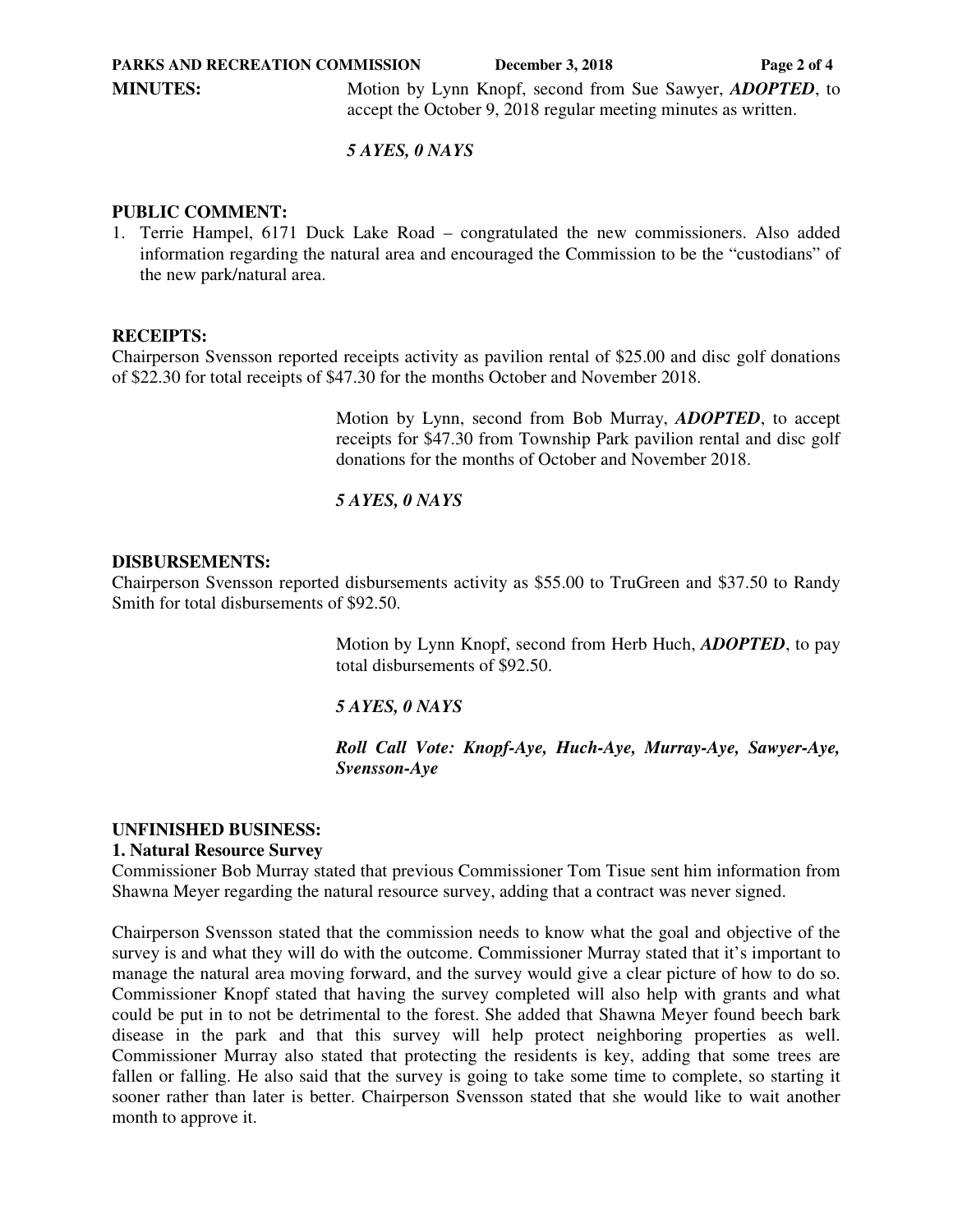#### **PARKS AND RECREATION COMMISSION** December 3, 2018 Page 3 of 4

Motion by Sue Sawyer, second from Bob Murray, *ADOPTED*, to move forward with the natural resource survey.

### *3 AYES, 2 NAYS (Huch, Svensson)*

#### **2. Disc Golf Course**

Commissioner Murray mentioned the past Commission's motion to transfer the Disc Golf Course completely to the Fruitland Township Board of Trustees, adding that the Township Board denied the transfer. The Commission agreed to rescind the transfer and take back the course.

> Motion by Bob Murray, second from Lynn Knopf, *ADOPTED*, to rescind the transfer of the Disc Golf Course to the Township Board.

## *5 AYES, 0 NAYS*

## **3. 2019-2020 Budget**

The commissioners all agreed that prioritizing the projects is going to be very beneficial moving forward. Chairperson Svensson questioned if it is possible to communicate with the previous commissioners regarding projects and quotes, and Commissioner Knopf suggested reaching out to Recording Secretary Mary Mansfield to get contact information. Commissioner Murray stated that he would take the playground project, as he has an extensive background and many contacts. He added that the Commission would have to look into grants.

Commissioner Knopf stated that she would like to take on the project of the profile of the township for DNR grants. She said that it's important to get this completed. Commissioner Murray added that when doing so, to add that the Commission is now an elected board. Commissioner Knopf stated that she would also reach out to Sports 'N Shorts. She also added that she would take the tennis courts and get updated quotes from what she had when she was on the commission previously.

Commissioner Murray stated that he would take on the project of the stairs at Nestrom Road Park, adding that they are not up to code. He also added that he would help with the baseball field capping, stating that it would take more than one person to do so.

Commissioner Huch said that he would call the contractors used to inquire about increased fees for the next budget year.

Commissioner Sawyer stated that she would take the project of the baseball field, adding that she would reach out to previous Commissioner Maribeth Picard to get the information she has gathered, as well as all contacts she has reached out to.

Chairperson Svensson stated that she would like to take on Marcus Park, which would include the possibility of a portable restroom. She is also taking the Disc Golf Course.

The commissioners all agreed that an account for carry over would be beneficial, and is something they are going to look into.

## **4. Communication**

Chairperson Svensson said that a one-hour meeting is not enough time to complete all of the projects they are in charge of doing. Commissioner Knopf stated that the Commission can have the meeting as long as necessary. Chairperson Svensson also suggested the possibility of work sessions. Recording Secretary Mary Mansfield made the commissioners aware that they were only awarded 12